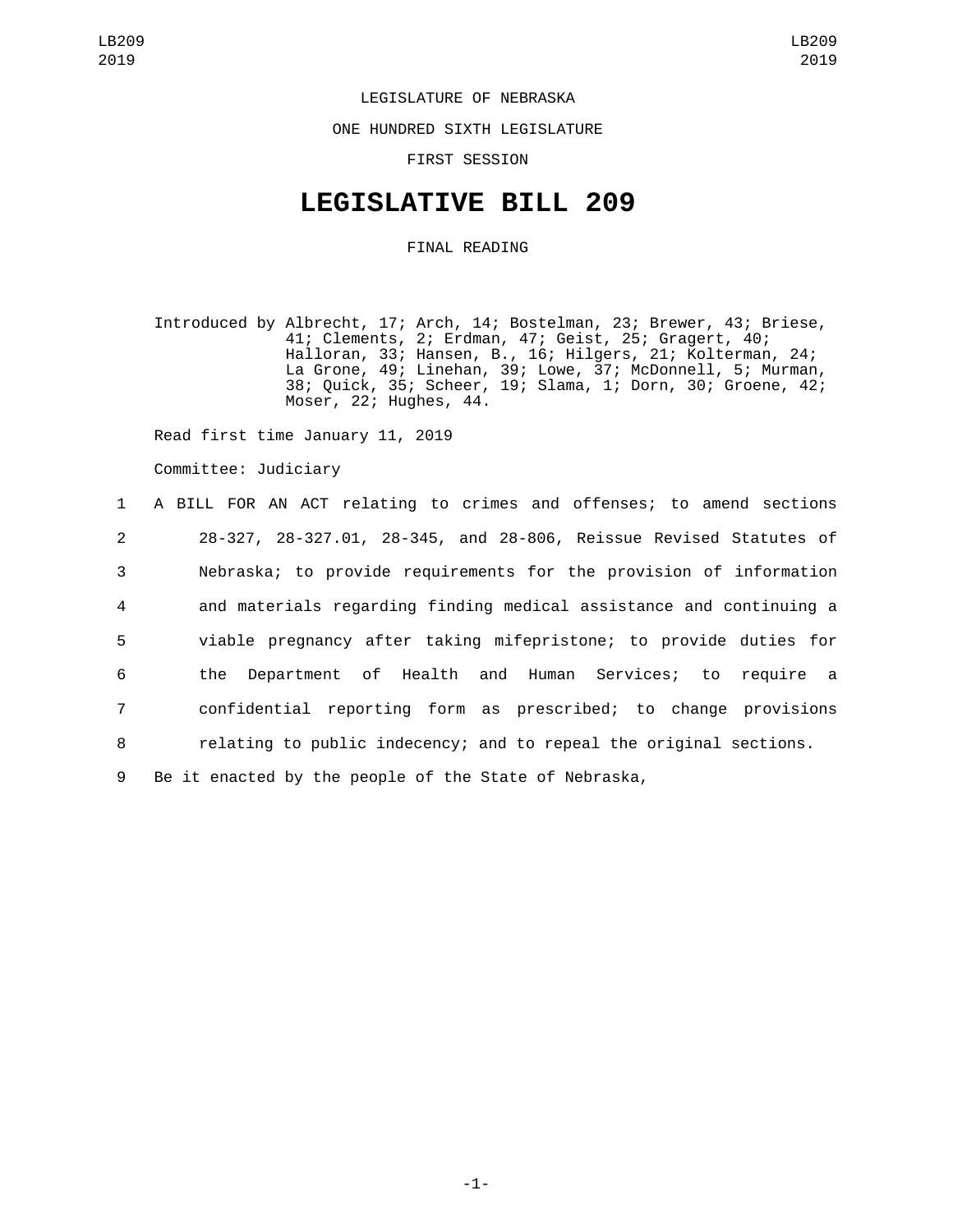Section 1. Section 28-327, Reissue Revised Statutes of Nebraska, is 2 amended to read:

 28-327 No abortion shall be performed except with the voluntary and informed consent of the woman upon whom the abortion is to be performed. Except in the case of an emergency situation, consent to an abortion is voluntary and informed only if:6

 (1) The woman is told the following by the physician who is to perform the abortion, by the referring physician, or by a physician assistant or registered nurse licensed under the Uniform Credentialing Act who is an agent of either physician, at least twenty-four hours 11 before the abortion:

 (a) The particular medical risks associated with the particular abortion procedure to be employed including, when medically accurate, the risks of infection, hemorrhage, perforated uterus, danger to subsequent 15 pregnancies, and infertility;

 (b) The probable gestational age of the unborn child at the time the 17 abortion is to be performed;

 (c) The medical risks associated with carrying her child to term; and

 (d) That she cannot be forced or required by anyone to have an 21 abortion and is free to withhold or withdraw her consent for an abortion; 22 and  $\overline{z}$ 

 (e) Research indicates that mifepristone alone is not always effective in ending a pregnancy. You may still have a viable pregnancy after taking mifepristone. If you change your mind and want to continue your pregnancy after taking mifepristone, information on finding immediate medical assistance is available on the web site of the 28 Department of Health and Human Services.

 The person providing the information specified in this subdivision to the person upon whom the abortion is to be performed shall be deemed qualified to so advise and provide such information only if, at a

-2-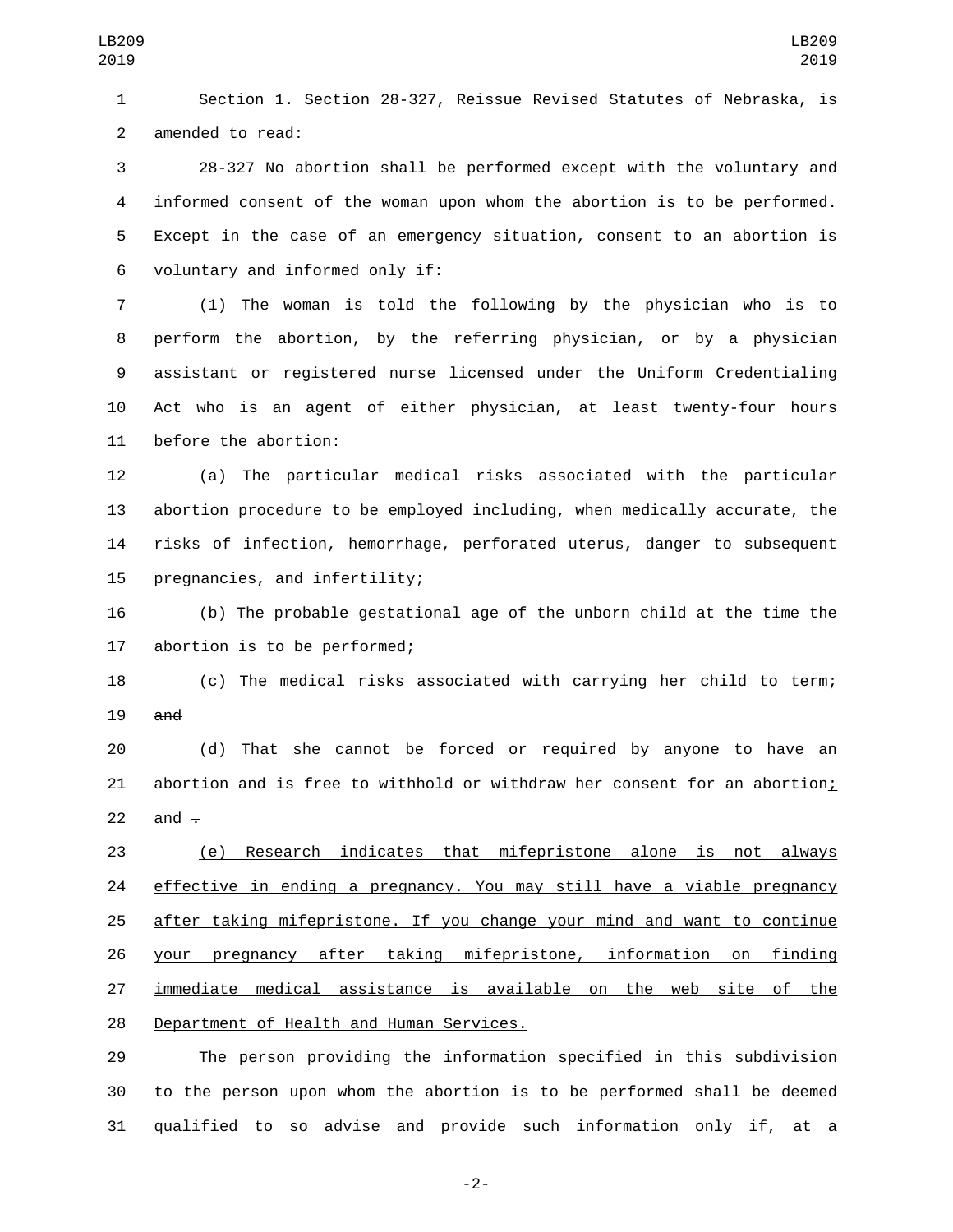minimum, he or she has had training in each of the following subjects: Sexual and reproductive health; abortion technology; contraceptive technology; short-term counseling skills; community resources and referral; and informed consent. The physician or the physician's agent may provide this information by telephone without conducting a physical examination or tests of the patient, in which case the information required to be supplied may be based on facts supplied by the patient and whatever other relevant information is reasonably available to the physician or the physician's agent;9

 (2) The woman is informed by telephone or in person, by the physician who is to perform the abortion, by the referring physician, or by an agent of either physician, at least twenty-four hours before the 13 abortion:

(a) The name of the physician who will perform the abortion;

 (b) That medical assistance benefits may be available for prenatal 16 care, childbirth, and neonatal care;

 (c) That the father is liable to assist in the support of her child, even in instances in which the father has offered to pay for the 19 abortion;

 (d) That she has the right to review the printed materials described in section 28-327.01. The physician or his or her agent shall orally inform the woman that the materials have been provided by the Department 23 of Health and Human Services and that they describe the unborn child, and list agencies which offer alternatives to abortion, and include information on finding immediate medical assistance if she changes her 26 mind after taking mifepristone and wants to continue her pregnancy. If the woman chooses to review the materials, they shall either be given to her at least twenty-four hours before the abortion or mailed to her at least seventy-two hours before the abortion by certified mail, restricted delivery to addressee, which means the postal employee can only deliver the mail to the addressee. The physician and his or her agent may

-3-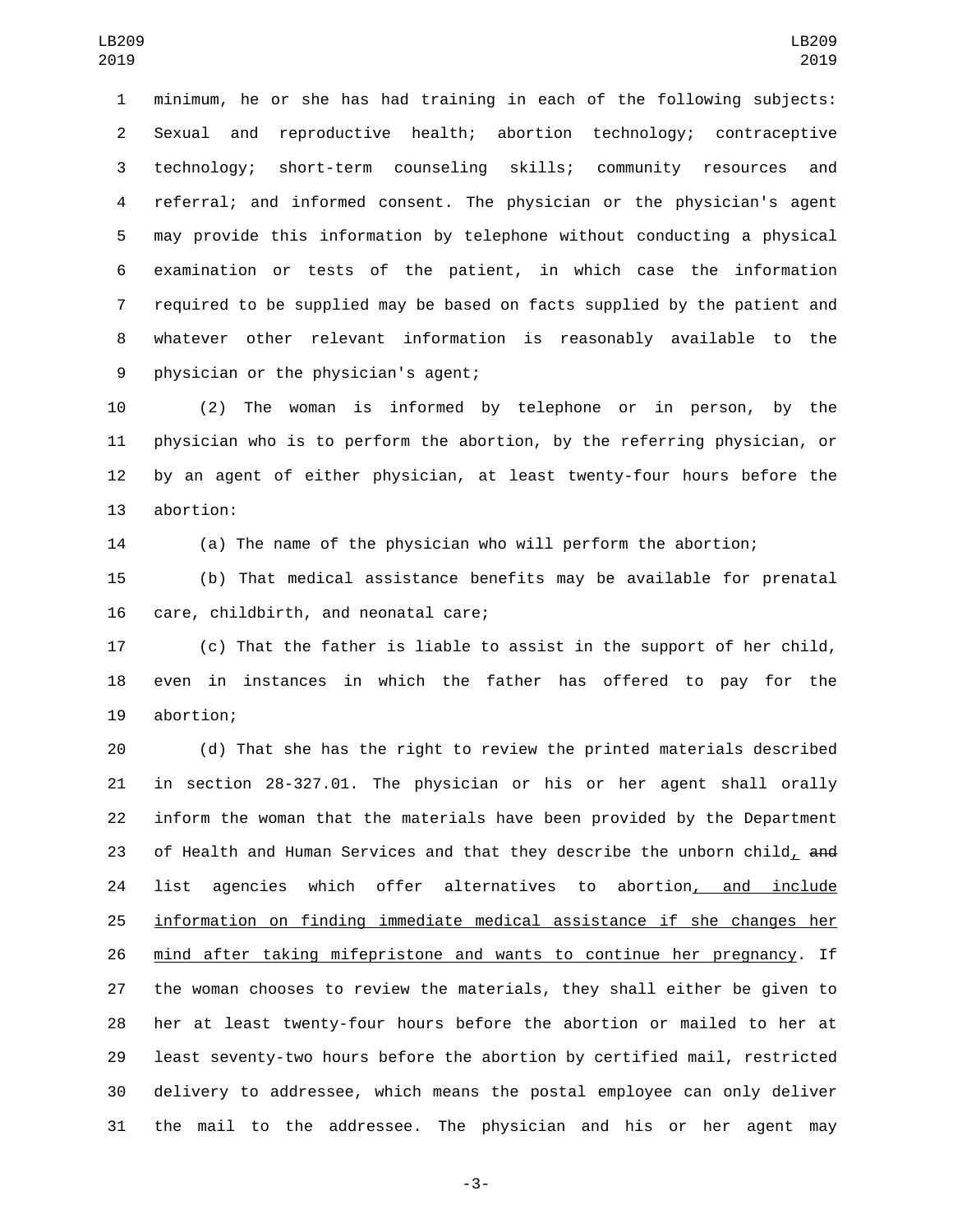disassociate themselves from the materials and may comment or refrain from commenting on them as they choose; and2

 (e) That she has the right to request a comprehensive list, compiled by the Department of Health and Human Services, of health care providers, facilities, and clinics that offer to have ultrasounds performed by a person at least as qualified as a registered nurse licensed under the Uniform Credentialing Act, including and specifying those that offer to perform such ultrasounds free of charge. The list shall be arranged geographically and shall include the name, address, hours of operation, and telephone number of each entity. If requested by the woman, the physician who is to perform the abortion, the referring physician, or his or her agent shall provide such a list as compiled by the department;

 (3) If an ultrasound is used prior to the performance of an abortion, the physician who is to perform the abortion, the referring physician, or a physician assistant or registered nurse licensed under the Uniform Credentialing Act who is an agent of either physician, or any 17 qualified agent of either physician, shall:

 (a) Perform an ultrasound of the woman's unborn child of a quality consistent with standard medical practice in the community at least one 20 hour prior to the performance of the abortion;

 (b) Simultaneously display the ultrasound images so that the woman may choose to view the ultrasound images or not view the ultrasound images. The woman shall be informed that the ultrasound images will be displayed so that she is able to view them. Nothing in this subdivision shall be construed to require the woman to view the displayed ultrasound 26 images; and

 (c) If the woman requests information about the displayed ultrasound image, her questions shall be answered. If she requests a detailed, simultaneous, medical description of the ultrasound image, one shall be provided that includes the dimensions of the unborn child, the presence of cardiac activity, if present and viewable, and the presence of

-4-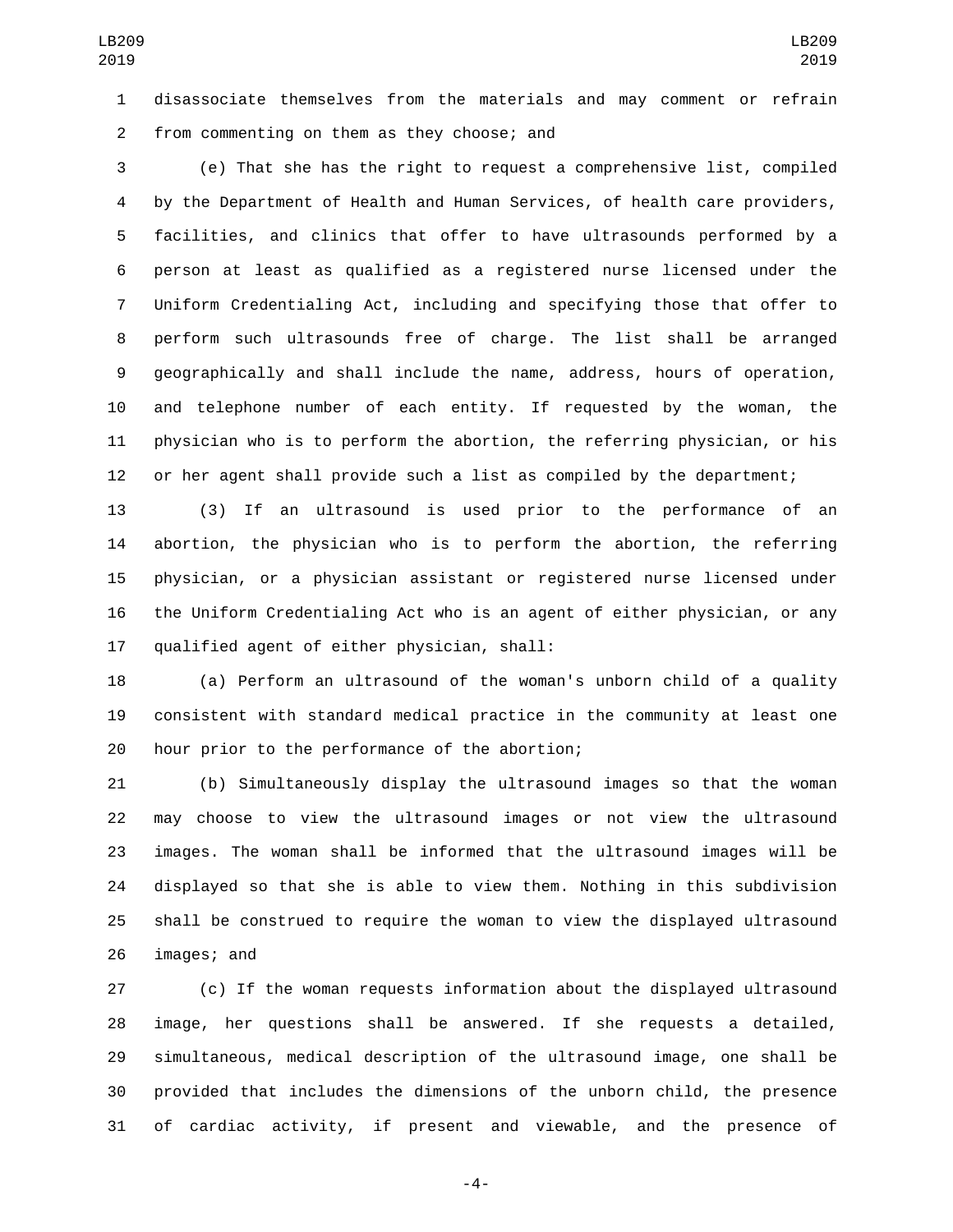external members and internal organs, if present and viewable;

 (4) At least one hour prior to the performance of an abortion, a physician, psychiatrist, psychologist, mental health practitioner, physician assistant, registered nurse, or social worker licensed under 5 the Uniform Credentialing Act has:

 (a) Evaluated the pregnant woman to identify if the pregnant woman had the perception of feeling pressured or coerced into seeking or 8 consenting to an abortion;

 (b) Evaluated the pregnant woman to identify the presence of any 10 risk factors associated with abortion;

 (c) Informed the pregnant woman and the physician who is to perform the abortion of the results of the evaluation in writing. The written evaluation shall include, at a minimum, a checklist identifying both the positive and negative results of the evaluation for each risk factor associated with abortion and both the licensed person's written certification and the woman's written certification that the pregnant woman was informed of the risk factors associated with abortion as 18 discussed; and

 (d) Retained a copy of the written evaluation results in the 20 pregnant woman's permanent record;

 (5) If any risk factors associated with abortion were identified, the pregnant woman was informed of the following in such manner and detail that a reasonable person would consider material to a decision of 24 undergoing an elective medical procedure:

 (a) Each complication associated with each identified risk factor; and

(b) Any quantifiable risk rates whenever such relevant data exists;

 (6) The physician performing the abortion has formed a reasonable medical judgment, documented in the permanent record, that:

 (a) The preponderance of statistically validated medical studies demonstrates that the physical, psychological, and familial risks

-5-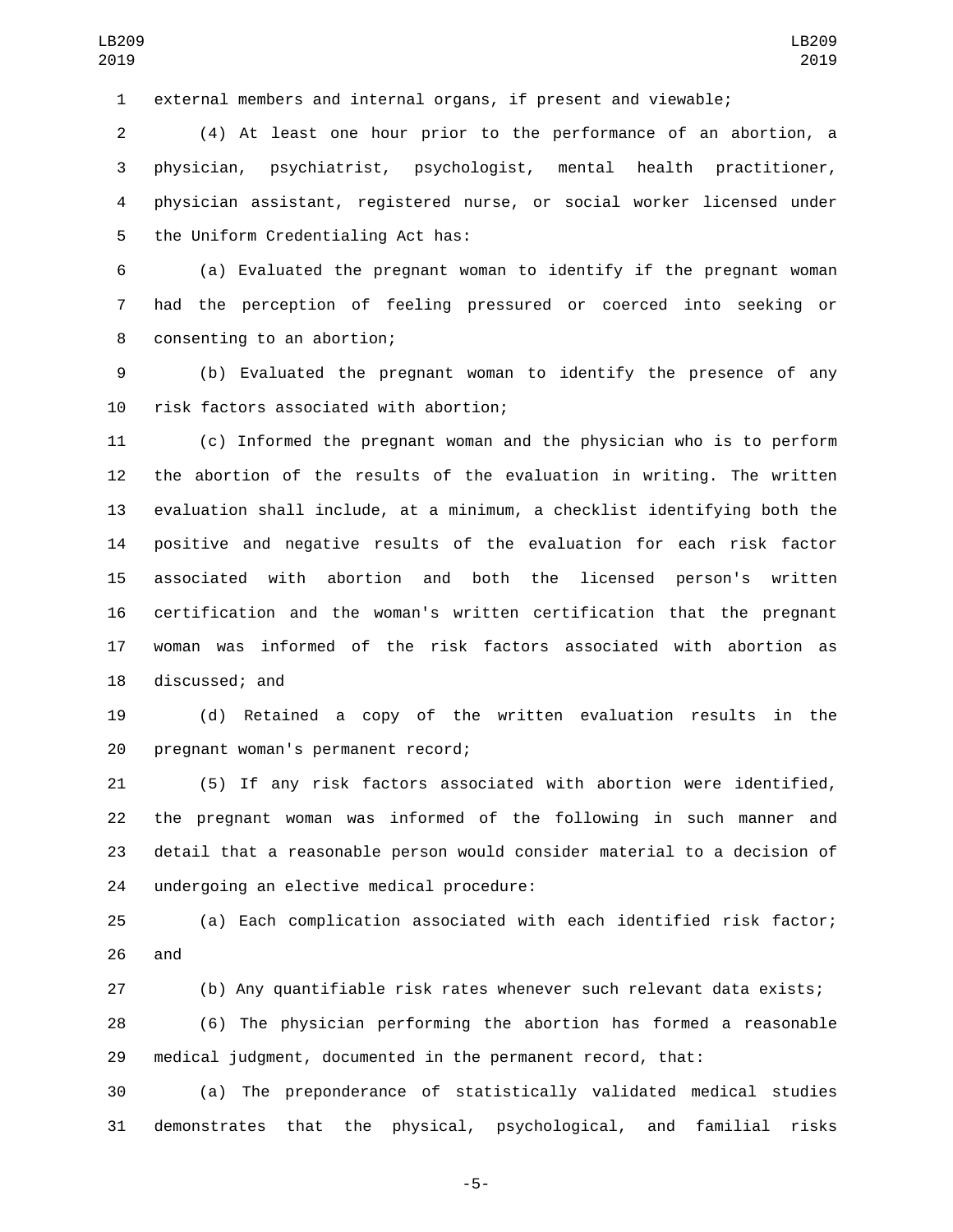associated with abortion for patients with risk factors similar to the patient's risk factors are negligible risks;2

 (b) Continuance of the pregnancy would involve risk of injury to the physical or mental health of the pregnant woman greater than if the 5 pregnancy were terminated by induced abortion; or

 (c) Continuance of the pregnancy would involve less risk of injury to the physical or mental health of the pregnant woman than if the 8 pregnancy were terminated by an induced abortion;

(7) The woman certifies in writing, prior to the abortion, that:

10 (a) The information described in subdivisions (1) and  $(2)(a)$ ,  $(b)$ , 11 and (c) of this section has been furnished her;

 (b) She has been informed of her right to review the information referred to in subdivision (2)(d) of this section; and

 (c) The requirements of subdivision (3) of this section have been performed if an ultrasound is performed prior to the performance of the 16 abortion; and

 (8) Prior to the performance of the abortion, the physician who is to perform the abortion or his or her agent receives a copy of the written certification prescribed by subdivision (7) of this section. The physician or his or her agent shall retain a copy of the signed 21 certification form in the woman's medical record.

 Sec. 2. Section 28-327.01, Reissue Revised Statutes of Nebraska, is 23 amended to read:

 28-327.01 (1) The Department of Health and Human Services shall cause to be published the following easily comprehensible printed 26 materials:

 (a) Geographically indexed materials designed to inform the woman of public and private agencies and services available to assist a woman through pregnancy, upon childbirth, and while the child is dependent, including adoption agencies and agencies and services for prevention of unintended pregnancies, which materials shall include a comprehensive

-6-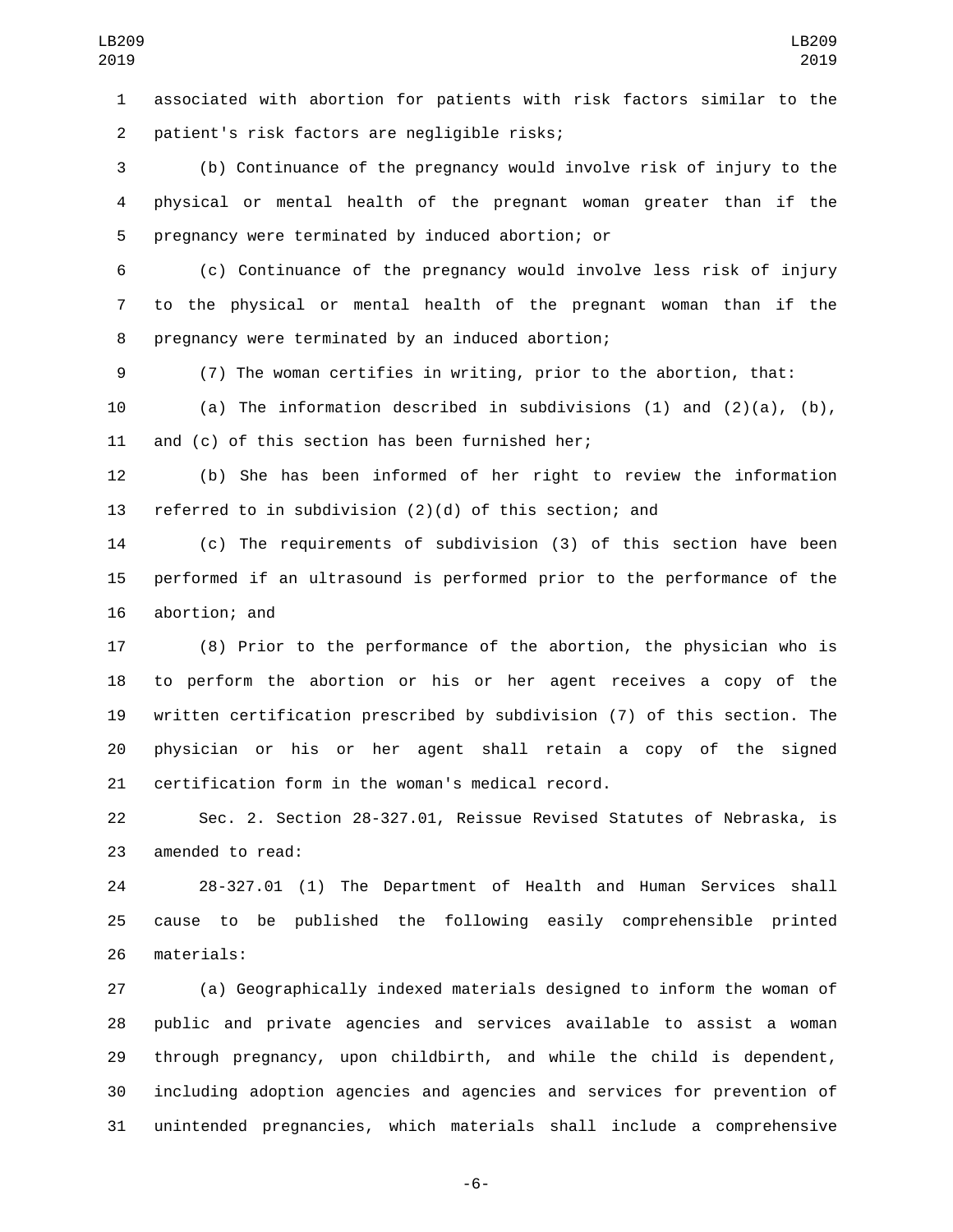list of the agencies available, a description of the services they offer, and a description of the manner, including telephone numbers and addresses in which such agencies may be contacted or printed materials including a toll-free, twenty-four-hour-a-day telephone number which may be called to orally obtain such a list and description of agencies in the locality of the caller and of the services they offer;

 (b) Materials designed to inform the woman of the probable anatomical and physiological characteristics of the unborn child at two- week gestational increments from the time when a woman can be known to be pregnant to full term, including pictures or drawings representing the development of unborn children at the two-week gestational increments, and any relevant information on the possibility of the unborn child's survival. Any such pictures or drawings shall contain the dimensions of the unborn child and shall be realistic and appropriate for the stage of pregnancy depicted. The materials shall be objective, nonjudgmental, and designed to convey only accurate scientific information about the unborn child at the various gestational ages. The materials shall also contain objective information describing the methods of abortion procedures commonly employed, the medical risks commonly associated with each such procedure, the possible detrimental psychological effects of abortion, the medical risks commonly associated with abortion, and the medical 22 risks commonly associated with carrying a child to term;—and

 (c) A comprehensive list of health care providers, facilities, and clinics that offer to have ultrasounds performed by a person at least as qualified as a registered nurse licensed under the Uniform Credentialing Act, including and specifying those that offer to perform such ultrasounds free of charge. The list shall be arranged geographically and shall include the name, address, hours of operation, and telephone number 29 of each entity;  $\overline{z}$ 

 (d) Materials designed to inform the woman that she may still have a viable pregnancy after taking mifepristone. The materials shall include

-7-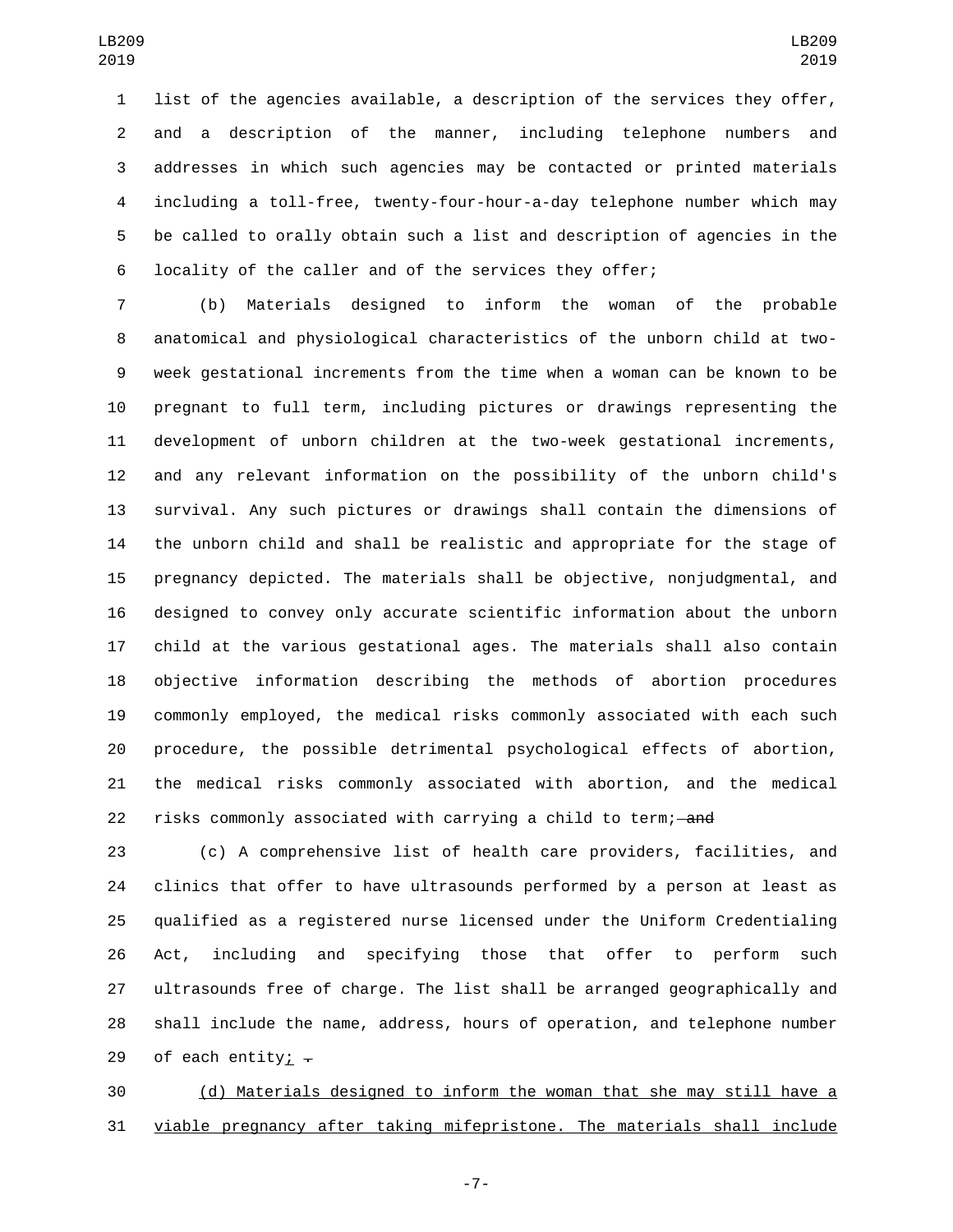the following statements: "Research indicates that mifepristone alone is not always effective in ending a pregnancy. You may still have a viable pregnancy after taking mifepristone. If you change your mind and want to 4 continue your pregnancy after taking mifepristone, it may not be too 5 <u>late."; and</u> (e) Materials, including contact information, that will assist the

 woman in finding a medical professional who can help her continue her 8 pregnancy after taking mifepristone.

 (2) The printed materials shall be printed in a typeface large 10 enough to be clearly legible.

 (3) The printed materials required under this section shall be available from the department upon the request by any person, facility, or hospital for an amount equal to the cost incurred by the department to 14 publish the materials.

 (4) The Department of Health and Human Services shall make available on its Internet web site a printable publication of geographically indexed materials designed to inform the woman of public and private agencies with services available to assist a woman with mental health concerns, following a risk factor evaluation. Such services shall include, but not be limited to, outpatient and crisis intervention services and crisis hotlines. The materials shall include a comprehensive list of the agencies available, a description of the services offered, and a description of the manner in which such agencies may be contacted, including addresses and telephone numbers of such agencies, as well as a toll-free, twenty-four-hour-a-day telephone number to be provided by the department which may be called to orally obtain the names of the agencies and the services they provide in the locality of the woman. The department shall update the publication as necessary.

 (5) The Department of Health and Human Services shall publish and make available on its web site materials designed to inform the woman that she may still have a viable pregnancy after taking mifepristone. The

-8-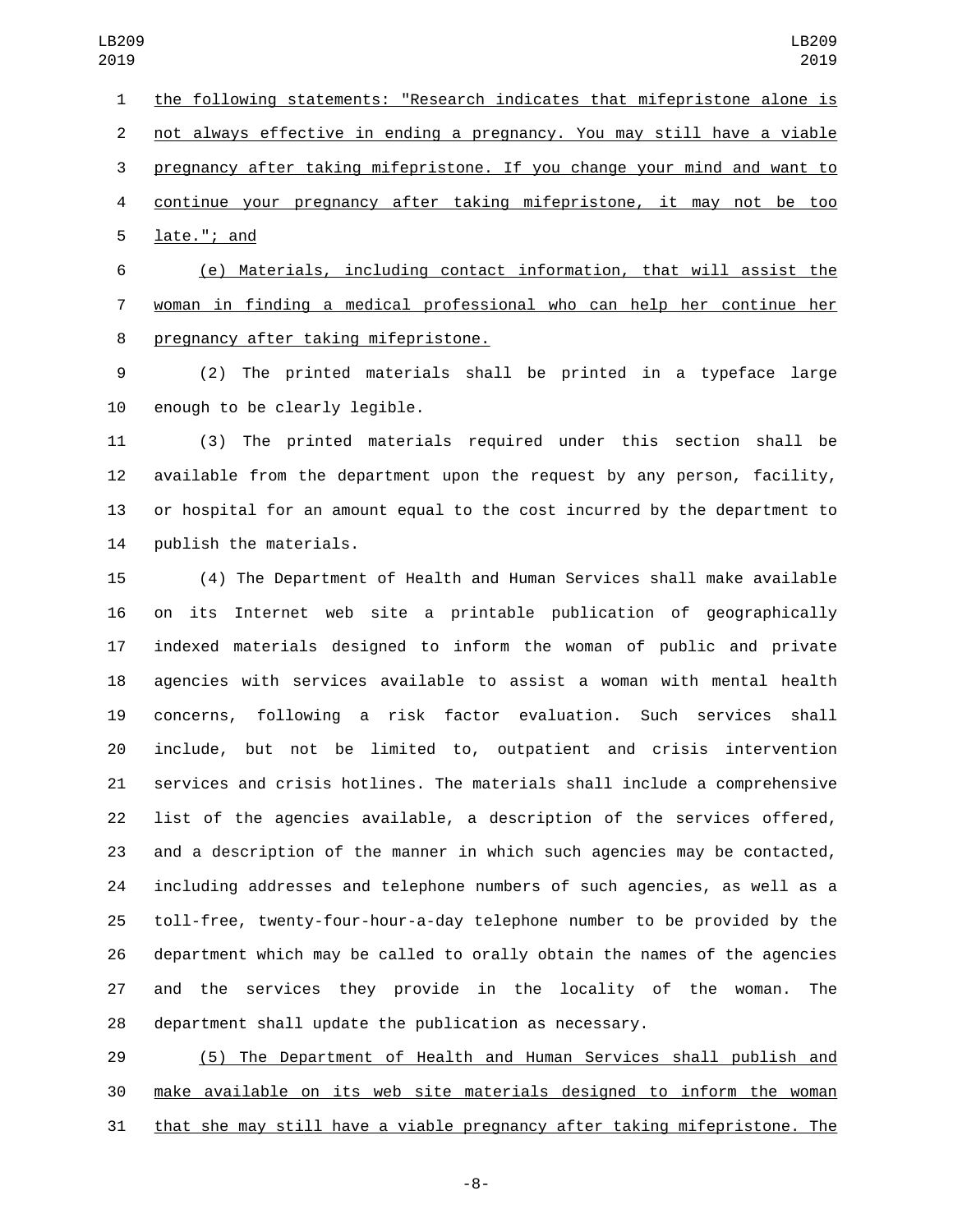| 1              | materials shall include the following statements: "Research indicates     |
|----------------|---------------------------------------------------------------------------|
| $\overline{2}$ | that mifepristone alone is not always effective in ending a pregnancy.    |
| 3              | You may still have a viable pregnancy after taking mifepristone. If you   |
| 4              | change your mind and want to continue your pregnancy after taking         |
| 5              | mifepristone, it may not be too late." The materials shall also include   |
| 6              | information, including contact information, that will assist the woman in |
| $\overline{7}$ | finding a medical professional who can help her continue her pregnancy    |
| 8              | after taking mifepristone.                                                |
| 9              | (6) The Department of Health and Human Services shall review and          |
| 10             | update, as necessary, the materials, including contact information,       |
| 11             | regarding medical professionals who can help a woman continue her         |
| 12             | pregnancy after taking mifepristone.                                      |
| 13             | $(7)(a)$ The Department of Health and Human Services shall prescribe a    |
| 14             | reporting form which shall be used for the reporting of every attempt at  |
| 15             | continuing a woman's pregnancy after taking mifepristone as described in  |
| 16             | this section performed in this state. Such form shall include the         |
| 17             | following items:                                                          |
| 18             | (i) The age of the pregnant woman;                                        |
| 19             | (ii) The location of the facility where the service was performed;        |
| 20             | (iii) The type of service provided;                                       |
| 21             | (iv) Complications, if any;                                               |
| 22             | (v) The name of the attending medical professional;                       |
| 23             | (vi) The pregnant woman's obstetrical history regarding previous          |
| 24             | pregnancies, abortions, and live births;                                  |
| 25             | (vii) The state of the pregnant woman's legal residence;                  |
| 26             | (viii) Whether an emergency situation caused the physician to waive       |
| 27             | any of the requirements of section 28-327; and                            |
| 28             | (ix) Such other information as may be prescribed in accordance with       |
| 29             | section 71-602.                                                           |
| 30             | (b) The completed form shall be signed by the attending medical           |
| 31             | professional and sent to the department within fifteen days after each    |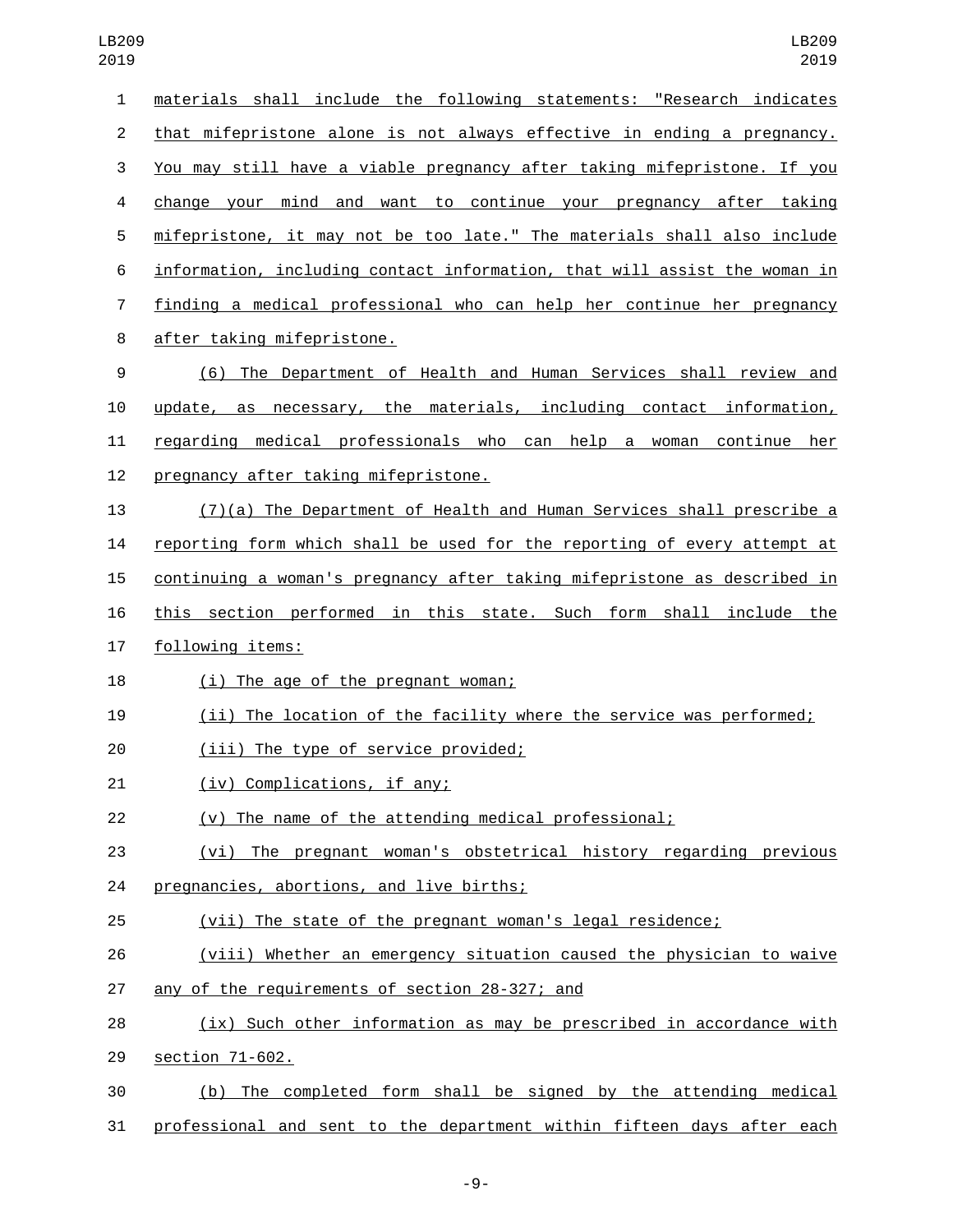reporting month. The completed form shall be an original, typed or written legibly in durable ink, and shall not be deemed complete unless the omission of any item of information required shall have been disclosed or satisfactorily accounted for. Carbon copies shall not be acceptable. The reporting form shall not include the name of the person for whom the service was provided. The reporting form shall be confidential and shall not be revealed except upon the order of a court of competent jurisdiction in a civil or criminal proceeding.

 Sec. 3. Section 28-345, Reissue Revised Statutes of Nebraska, is 10 amended to read:

 28-345 The Department of Health and Human Services shall prepare and keep on permanent file compilations of the information submitted on the abortion reporting forms and reporting forms regarding attempts at continuing a woman's pregnancy after taking mifepristone pursuant to such rules and regulations as established by the department, which compilations shall be a matter of public record. Under no circumstances shall the compilations of information include the name of any attending physician or identify in any respect facilities where abortions are performed. The department, in order to maintain and keep such compilations current, shall file with such reports any new or amended 21 information.

 Sec. 4. Section 28-806, Reissue Revised Statutes of Nebraska, is 23 amended to read:

 28-806 (1) A person, eighteen years of age or over, commits public indecency if such person performs or procures, or assists any other person to perform, in a public place and where the conduct may reasonably be expected to be viewed by members of the public:

(a) An act of sexual penetration; or28

 (b) An exposure of the genitals of the body done with intent to 30 affront or alarm any person; or

(c) A lewd fondling or caressing of the body of another person of

-10-